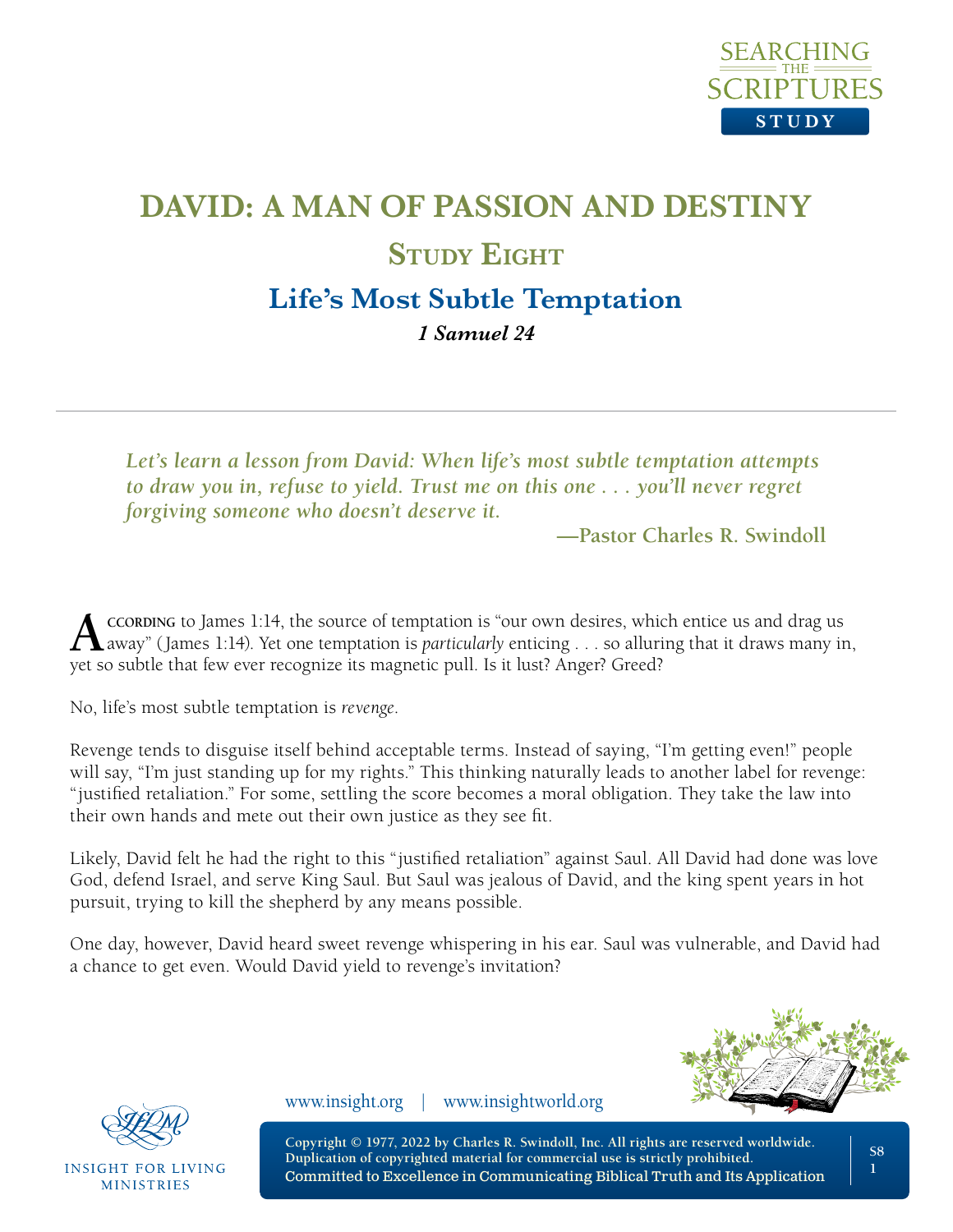

## **Life's Most Subtle Temptation**

*1 Samuel 24* 



## **PREPARE YOUR HEART**

As you prepare to study David's temptation, offer in prayer *[Psalm 54:4–7](https://www.biblegateway.com/passage/?search=Psalm%2054&version=NLT;NASB1995)*. David expressed these words of trust in God right before encountering the bloodthirsty king.

*But God is my helper. The Lord keeps me alive! May the evil plans of my enemies be turned against them. Do as you promised and put an end to them. I will sacrifice a voluntary offering to you; I will praise your name, O Lord, for it is good. For you have rescued me from my troubles and helped me to triumph over my enemies.*



## **TURN TO THE SCRIPTURES**

The backdrop of David's temptation to take revenge was the ruthless paranoia Saul displayed in *[1 Samuel 22–23](https://www.biblegateway.com/passage/?search=1+Samuel+22-23&version=NLT;NASB1995)*. In these chapters, Saul ordered the execution of Ahimelech for aiding David and the massacre of all the priests at Nob, their wives, and their children. David also narrowly escaped when the citizens of Keilah and the Ziphites betrayed him.

After some time passed, David finally settled down in the oasis of En-gedi. This hilly region was dotted with caves which David used as hideouts. It offered the refreshment of a flowing spring and teemed with wildlife. It was a perfect "stronghold" where David could set up camp and wait until Saul gave up his chase.

Saul, however, would eventually hear of David's newest hiding spot, and he would go to trap David. But Saul wouldn't find David. David would find him. First Samuel 24 records what happened.



INSIGHT FOR LIVING **MINISTRIES** 

www.insight.org | www.insightworld.org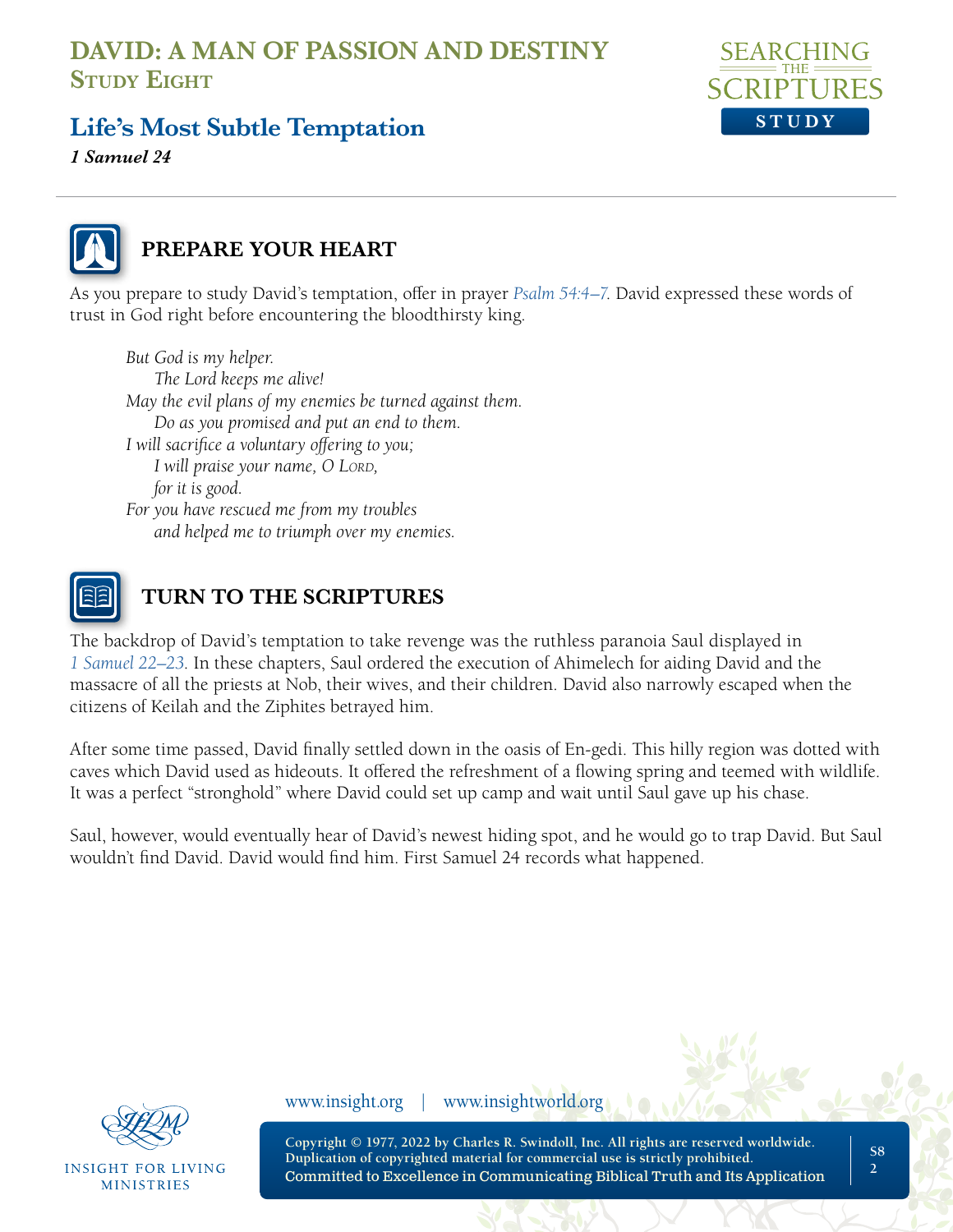



*1 Samuel 24* 

#### **Observation: A Case Study on Revenge**

Observe *[1 Samuel 24](https://www.biblegateway.com/passage/?search=1%20Samuel%2024%20&version=NLT;NASB1995)* by noting the flow of the narrative. Who are the main characters? What do they say and do? In what ways do you feel the tension intensifying as the conflict comes to a peak? How is it resolved? Use these questions to guide you in the observation phase of our *Searching the Scriptures* Bible study method.<sup>1</sup>

#### **The Situation—1 Samuel 24:1–2**

What news did Saul receive in *[1 Samuel 24:1](https://www.biblegateway.com/passage/?search=1+Samuel+24%3A1&version=NLT;NASB1995)*? According to *[24:2](https://www.biblegateway.com/passage/?search=1+Samuel+24%3A2&version=NLT;NASB1995)*, how did he respond to this news?

#### **The Temptation—1 Samuel 24:3–7**

In *[1 Samuel 24:3](https://www.biblegateway.com/passage/?search=1+Samuel+24%3A3&version=NLT;NASB1995)*, Saul went to "relieve himself" in the very cave where David was hiding. Unknowingly, Saul put himself into a very vulnerable position! According to *[24:4](https://www.biblegateway.com/passage/?search=1+Samuel+24%3A4&version=NLT;NASB1995)*, what did David's friends suggest he do with this opportune moment? What did David do instead?

Put yourself in the sandals of one of David's soldiers. You've been on the run, living out of caves for too long. Finally, only by an act of God, your pursuer strolls into your cave, but he doesn't see you. *Now's our chance!*  You hand your knife to David. The kill should be his, after all. That's revenge. David draws the knife, tiptoes to Saul's back, and . . . *trims Saul's robe?*



INSIGHT FOR LIVING **MINISTRIES** 

www.insight.org | www.insightworld.org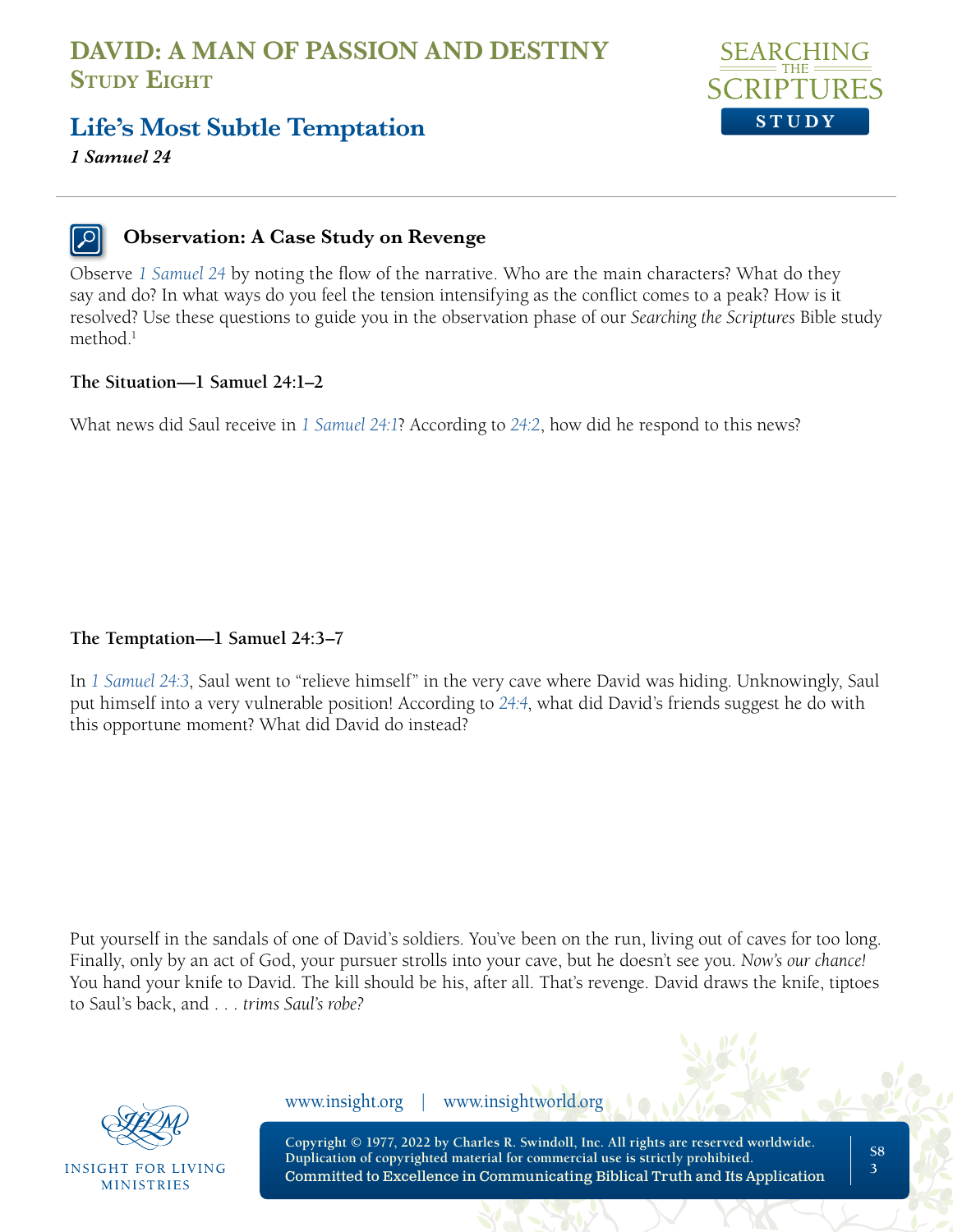

## **Life's Most Subtle Temptation**

*1 Samuel 24* 

David's retinue likely would have scratched their heads at this point wondering, *Did he really just let Saul go?* David, however, had quite a different reaction. Summarize David's response in *[1 Samuel 24:5–7](https://www.biblegateway.com/passage/?search=1+Samuel+24%3A5-7&version=NLT;NASB1995)*. Why did David let Saul live?

**The Conversation—1 Samuel 24:8–22**

According to David's words in *[1 Samuel 24:8–9](https://www.biblegateway.com/passage/?search=1+Samuel+24%3A8-9&version=NLT;NASB1995)*, what lie did Saul believe about David? How did David clarify the truth in *[24:10–11](https://www.biblegateway.com/passage/?search=1+Samuel+24%3A10%E2%80%9311&version=NLT;NASB1995)*?

According to David's words to Saul in *[24:12–15](https://www.biblegateway.com/passage/?search=1+Samuel+24%3A12%E2%80%9315&version=NLT;NASB1995)*, who would ultimately judge Saul's actions?



**INSIGHT FOR LIVING MINISTRIES** 

www.insight.org | www.insightworld.org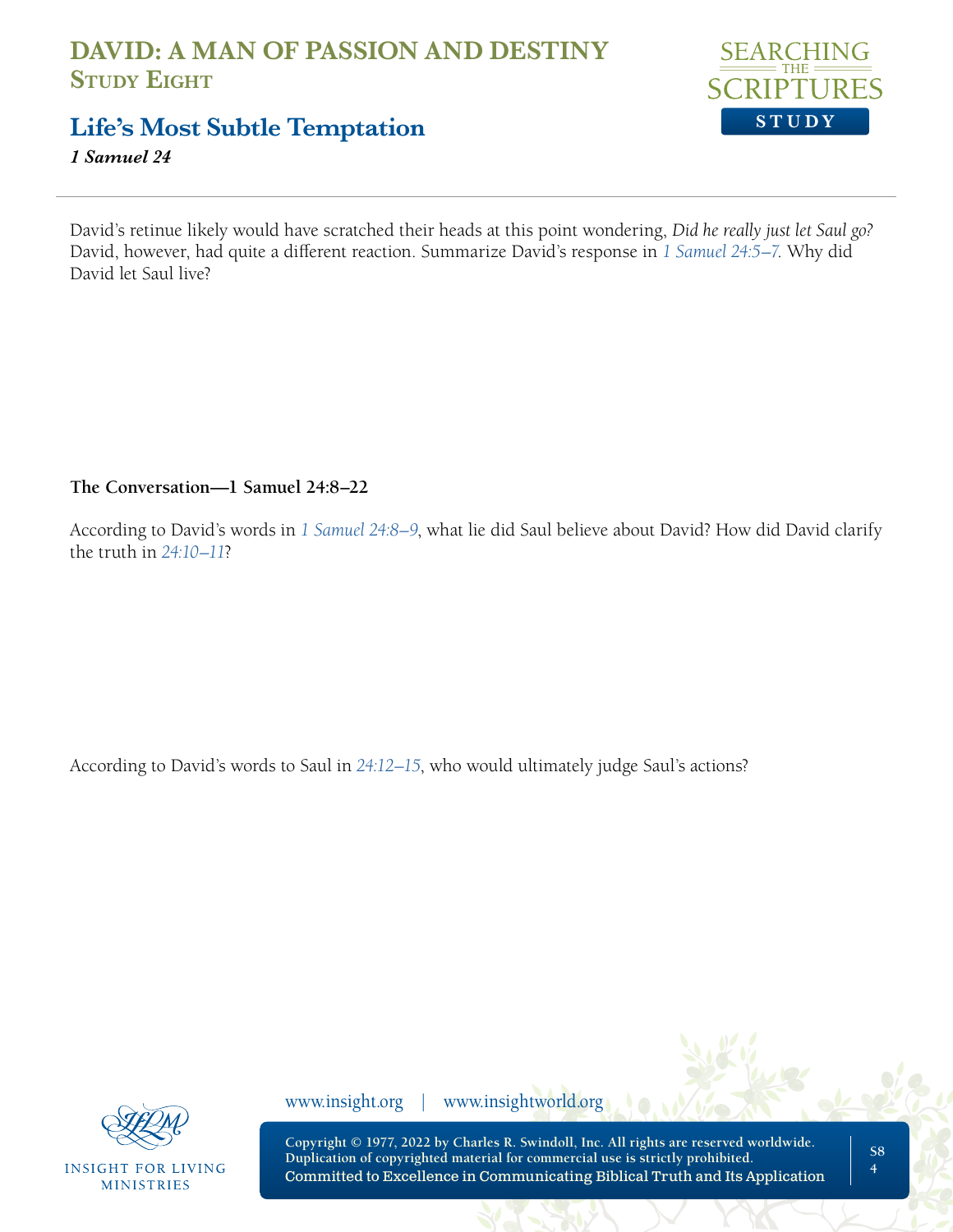

**Life's Most Subtle Temptation**

*1 Samuel 24* 

What kinds of emotion did Saul show in response to David in *[1 Samuel 24:16–21](https://www.biblegateway.com/passage/?search=1+Samuel+24%3A16%E2%80%9321&version=NLT;NASB1995)*? What realization did he come to in *[24:20](https://www.biblegateway.com/passage/?search=1+Samuel+24%3A20&version=NLT;NASB1995)*? According to *[24:22](https://www.biblegateway.com/passage/?search=1+Samuel+24%3A22&version=NLT;NASB1995)*, how did the encounter end?

*This is very, very important. Wrong is being done against David, and when you have been wronged, it is necessary for you to declare the truth. You are responsible for declaring the truth to your enemy, whoever the enemy might be. You cannot change your enemy, but you can be sure he or she understands the right facts.* **—Pastor Chuck Swindoll**

## **Interpretation: Hard Facts to Face about Revenge**

From his observation of this interaction between David and Saul, Pastor Chuck Swindoll wisely observed three steps that lead to revenge:

- 1. *Injury:* One person harms another.
- 2. *Vulnerability:* The victim later finds the perpetrator open to harm.
- 3. *Depravity:* The sinful nature of the victim leads him or her to seek revenge.

How do you see these three features represented in this account of David's encounter with Saul? Which feature is absent in this narrative? What does this absence reveal about David? How is David's example instructive for followers of Jesus Christ today?



**INSIGHT FOR LIVING MINISTRIES** 

www.insight.org | www.insightworld.org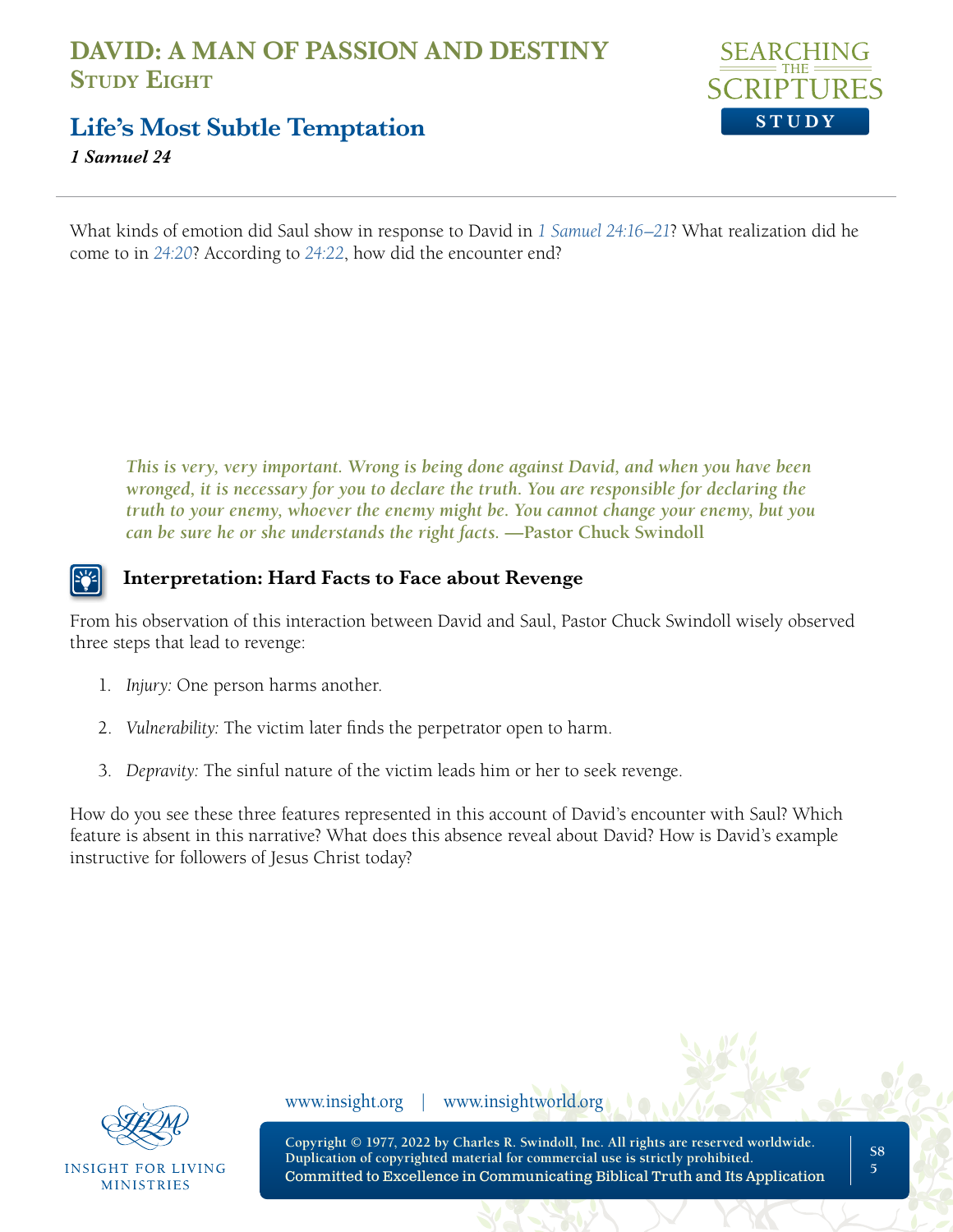

**Life's Most Subtle Temptation**

*1 Samuel 24* 

*There's no such thing as a small step on the road to temptation or on the pathway to revenge and retaliation. Even a small step in that direction is a wrong step.* **—Pastor Chuck Swindoll**

Reread the exchange between David and Saul in *[1 Samuel 24:12–21](https://www.biblegateway.com/passage/?search=1+Samuel+24%3A12%E2%80%9321&version=NLT;NASB1995)*. What timeless truths do their words reveal about revenge?

Even though Saul had committed innumerable evils, David did not yield to the subtle temptation of revenge. Instead of thrusting the knife into Saul's back, David opened his hands and trusted that God would judge Saul. In doing so, David demonstrated a truth that the apostle Paul would later teach: "Vengeance belongs to the Lord."

#### **Correlation: Vengeance Belongs to the Lord**

The narratives of the Old Testament powerfully shape readers because they actively demonstrate the truth about God. Some truths, however, are so important that the biblical authors articulate and expand them again . . . and again. *[Romans 12:17–21](https://www.biblegateway.com/passage/?search=Romans+12%3A17%E2%80%9321+&version=NLT;NASB1995)* contains a succinct yet profound discussion about revenge.

What is the apostle Paul's fundamental command concerning revenge in *[12:17](https://www.biblegateway.com/passage/?search=Romans+12%3A17&version=NLT;NASB1995)*?



**INSIGHT FOR LIVING MINISTRIES** 

www.insight.org | www.insightworld.org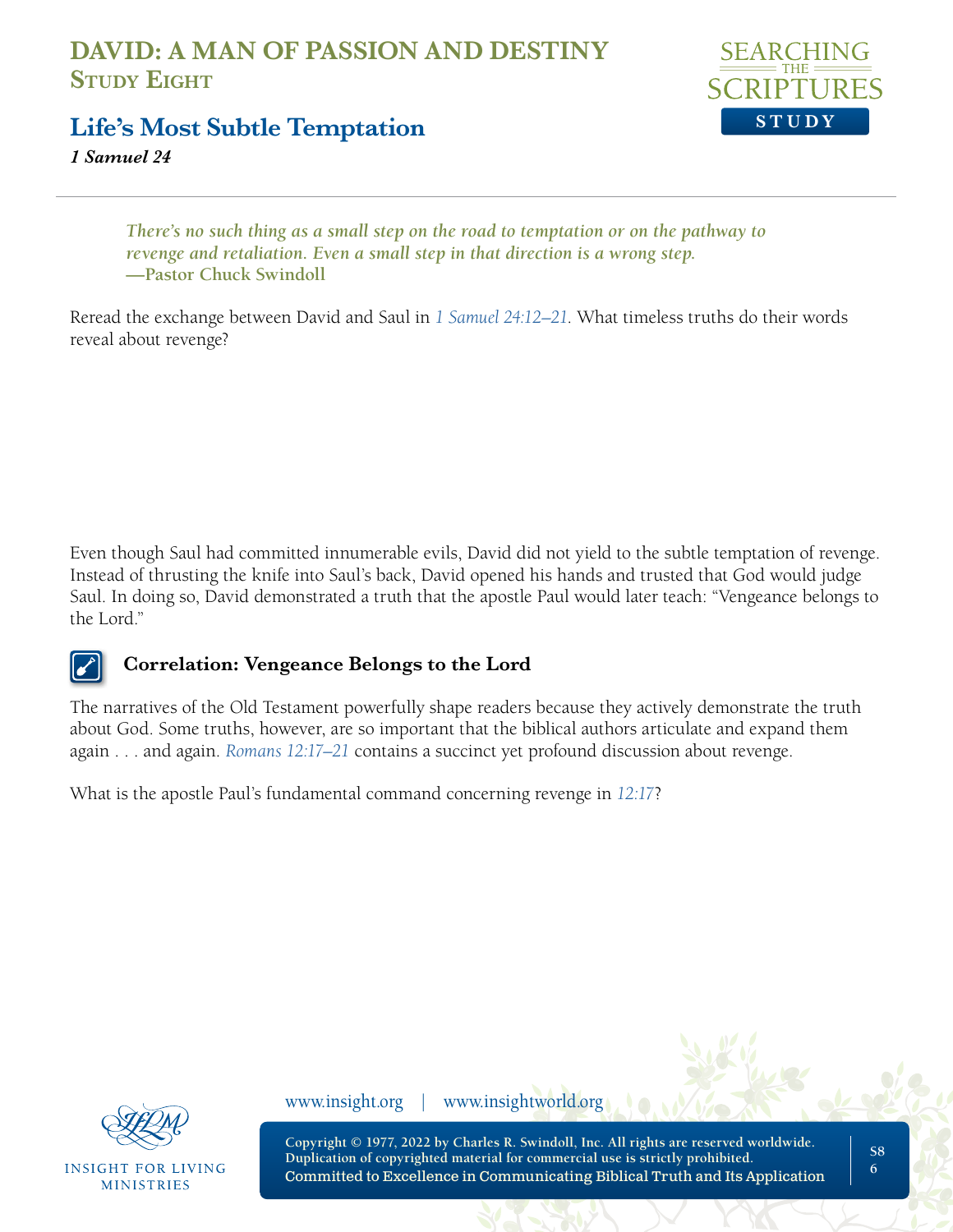

**Life's Most Subtle Temptation**

*1 Samuel 24* 

According to *[Romans 12:19](https://www.biblegateway.com/passage/?search=Romans+12%3A19&version=NLT;NASB1995)*, to whom does vengeance ultimately belong? (Note: this is a quotation of *[Deuteronomy 32:35](https://www.biblegateway.com/passage/?search=Deuteronomy+32%3A35&version=NLT;NASB1995)*.) How does this principle relate to Paul's command that opened this passage?

According to *[Romans 12:20–21](https://www.biblegateway.com/passage/?search=Romans+12%3A20%E2%80%9321&version=NLT;NASB1995)*, how should followers of Jesus treat their enemies?

*What a radical paradigm shift!* Paul called Christians to do more than just resist seeking revenge against those who harm them. Instead, he took it a step further and urged followers of Jesus to love and serve their enemies. This is easy to read but hard to practice in the struggles of day-to-day life. Thankfully, Pastor Chuck shares some wisdom on how to apply these truths today.



## **Application: Tough Principles to Practice against Revenge**

Drawing from the well of David's example, Pastor Chuck offers the water of biblical application about revenge that truly is life-giving.

- *Because man is depraved, expect to be mistreated.*
- *• Because mistreatment is inevitable, anticipate feelings of revenge.*
- *• Because the desire for revenge is predictable, refuse to fight in the flesh.*



INSIGHT FOR LIVING **MINISTRIES** 

www.insight.org | www.insightworld.org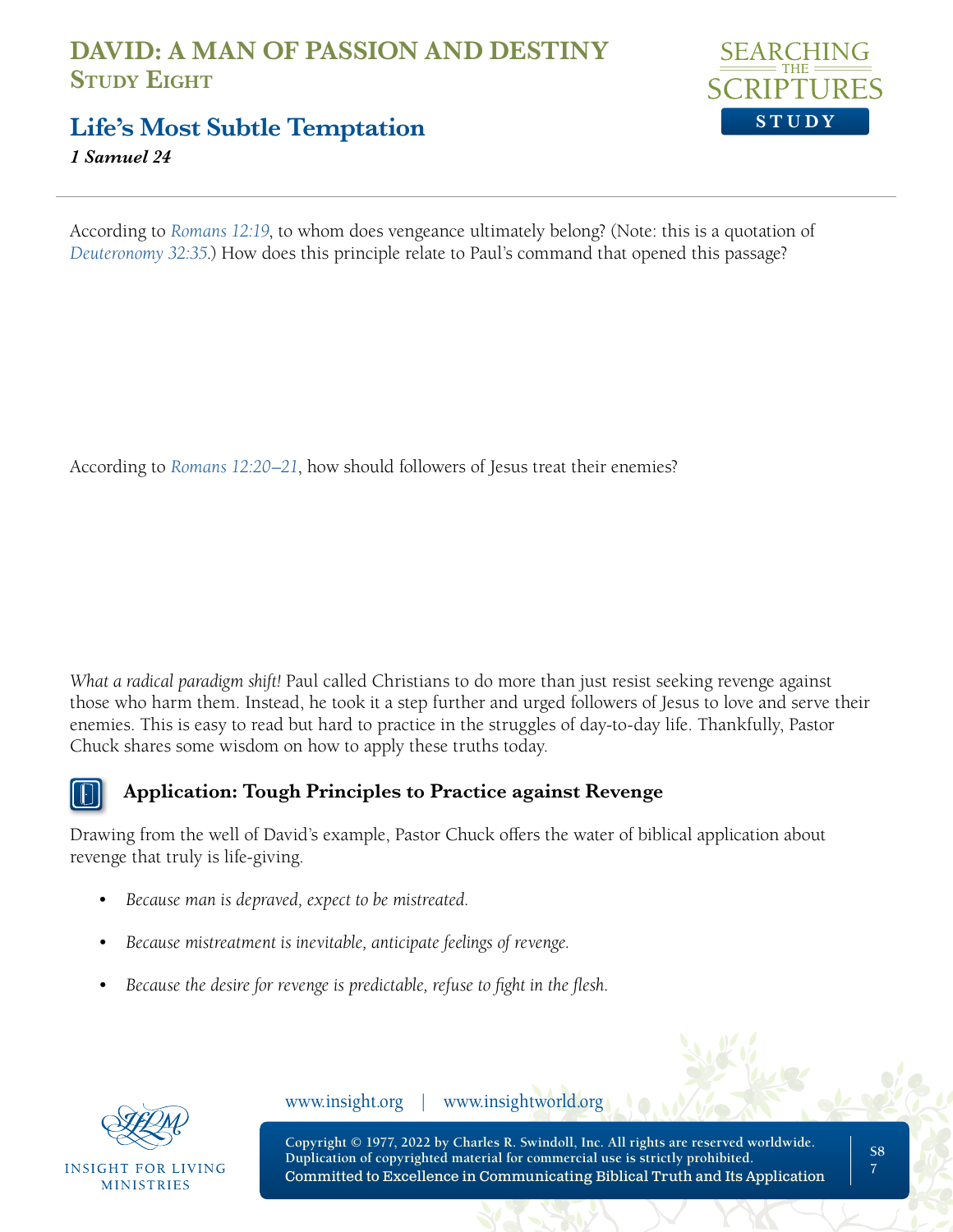

**Life's Most Subtle Temptation**

*1 Samuel 24* 

In what ways does your current cultural climate encourage people to give in to the subtle temptation of revenge?

Is there someone in your life who has hurt you so deeply that you still carry the wounds? How have you dealt with the pain? Have you ever collapsed due to the pain and given in to the temptation of revenge?

What would it look like for you to confront your offender with the truth—not to harm him or her but to take the first step of forgiveness?

Many people who have been deeply hurt by others can hear revenge singing its sweet song in the background of their lives. Revenge simply waits for its melody to strike a chord in a sinful heart—leading a hurt person to hurt another. You may feel the tones of this song growing louder, but David's example shouts a reminder of a comforting truth . . . *vengeance belongs to the Lord.*



**INSIGHT FOR LIVING MINISTRIES** 

www.insight.org | www.insightworld.org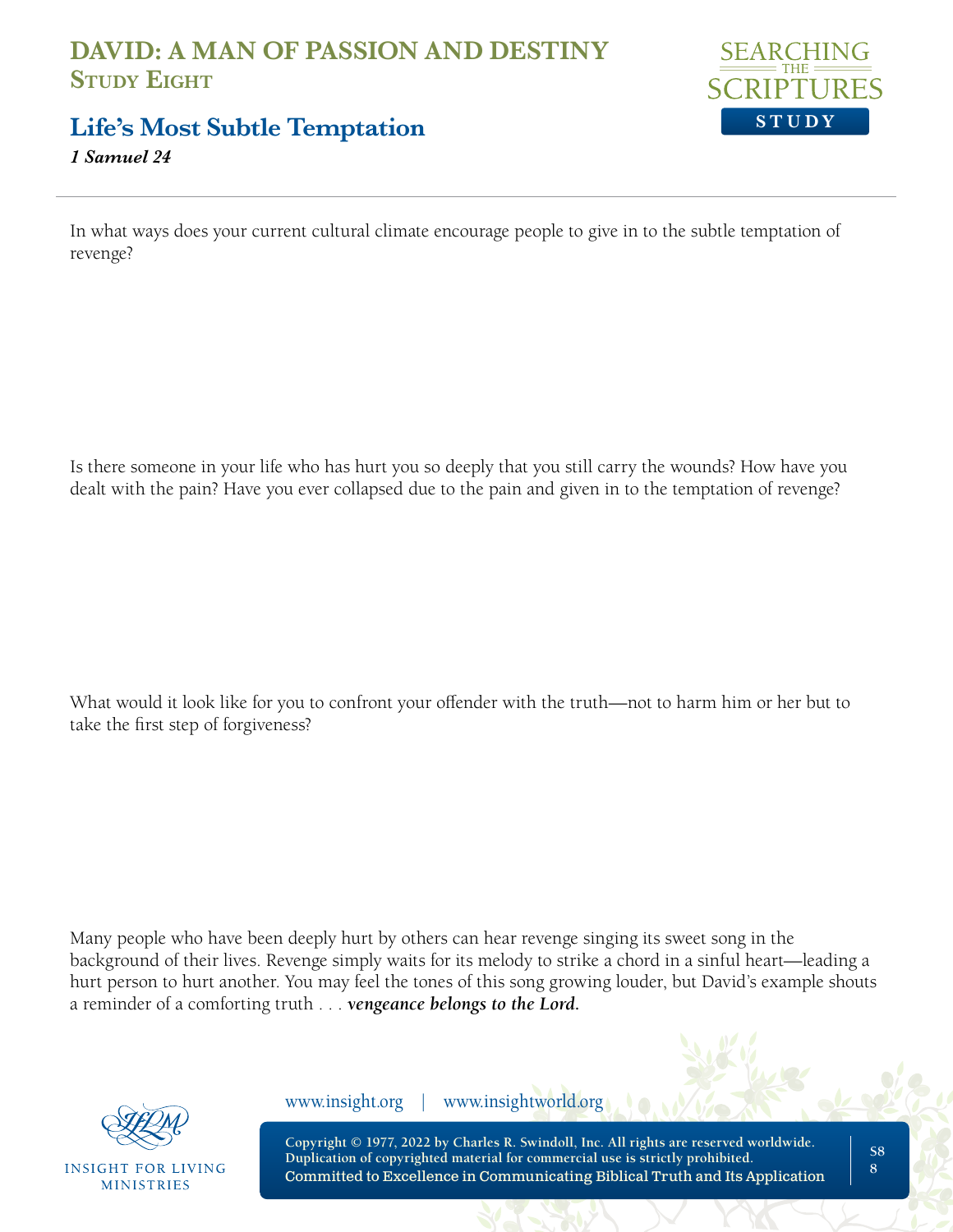

**Life's Most Subtle Temptation**

*1 Samuel 24* 



# **A FINAL PRAYER**

As you close this study, think of one person against whom you feel the subtle temptation to take revenge. Then sincerely offer this prayer to God as you walk toward renewal.

\_\_\_\_\_\_\_\_\_\_\_\_\_\_\_\_\_\_\_\_\_\_\_\_\_\_\_\_\_\_\_\_\_\_\_\_\_\_\_\_\_\_\_\_\_\_\_\_\_\_\_\_\_\_\_\_\_\_\_\_\_\_\_\_\_\_\_\_\_\_\_\_\_\_

\_\_\_\_\_\_\_\_\_\_\_\_\_\_\_\_\_\_\_\_\_\_\_\_\_\_\_\_\_\_\_\_\_\_\_\_\_\_\_\_\_\_\_\_\_\_\_\_\_\_\_\_\_\_\_\_\_\_\_\_\_\_\_\_\_\_\_\_\_\_\_\_\_\_\_

*Father, I confess to You that I am resentful toward:*

*for:* 

*Just as Jesus died for me and released me from the guilt of my sins, I want You to heal me of this poisonous grudge so I can live in the freedom of Christ's love. Help me. Free me of this bondage and keep me from it for the rest of my life. I claim God's power through Jesus Christ my Lord. In His gracious name, amen.*

ENDNOTE

1. To learn about Pastor Chuck Swindoll's *Searching the Scriptures* method of Bible study, go to the web page, "*[How to Study the Bible for Yourself](https://sts.insight.org/)*."



**INSIGHT FOR LIVING MINISTRIES** 

www.insight.org | www.insightworld.org